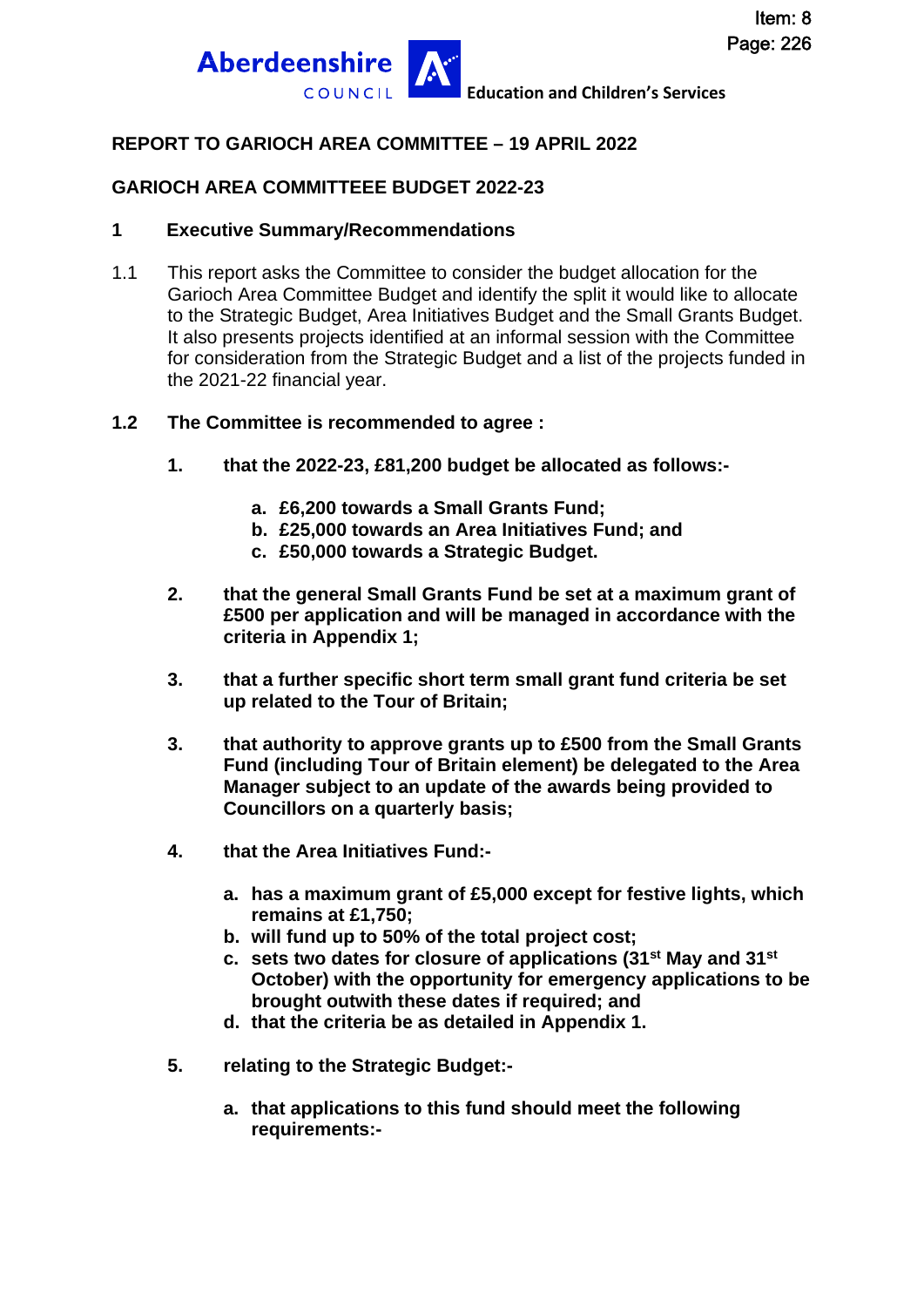- **1. projects should advance or be aligned with the Council Priorities;**
- **2. projects should be of significant benefit to the local area**
- **3. projects should be identified through local community planning processes or demonstrate that relevant community consultation has taken place**
- **6. that every opportunity should be taken to promote and advertise the funds available;**
- **7. note the allocations for all three budgets for the 2021-22 financial year as detailed in Appendix 3; and**
- **8. note the feedback received from some of the projects funded by Area Initiatives fund in 2021-22 as detailed in Appendix 4.**

## **2 Decision Making Route**

2.1 At the start of each financial year, the Area Committee is asked to agree the criteria for that financial year in relation to the Area Committee Budget.

### **3 Discussion**

3.1 The Area Committee Budget allocation for the 2022-23 financial year has been set as £81,200.

#### Strategic Budget

- 3.2 In recent years the Committee has agreed that a proportion of the budget be used in a strategic way, which would allow larger, more significant projects with wider-ranging community benefits to be funded in a planned, proactive way with a view to supporting or achieving the long term aims of the Council and Communities. For the financial year 2021-22, this approach was successfully undertaken, and grants were agreed from the Strategic Budget.
- 3.2.1 The update on last year's grants is in **Appendix 3**. Due to the ongoing impact of the pandemic and recent storms, some of the projects have been delayed. A request has been made to carry over funding to allow these projects to be delivered, this will require approval through Strategic Leadership Team. Updates on the delayed projects will be reported when the information is available. It is important that the Area Committee is able to monitor and scrutinise the use of the Strategic Budget and assess the benefits, outcomes and impact on the communities of Garioch.
- 3.2.2 The ideas and proposals for this year's Strategic Budget are included in **Appendix 2** along with feedback from Officers and proposals for projects which could be progressed in the current financial year.
- 3.2.3 Applications to this fund would need to meet the following criteria:-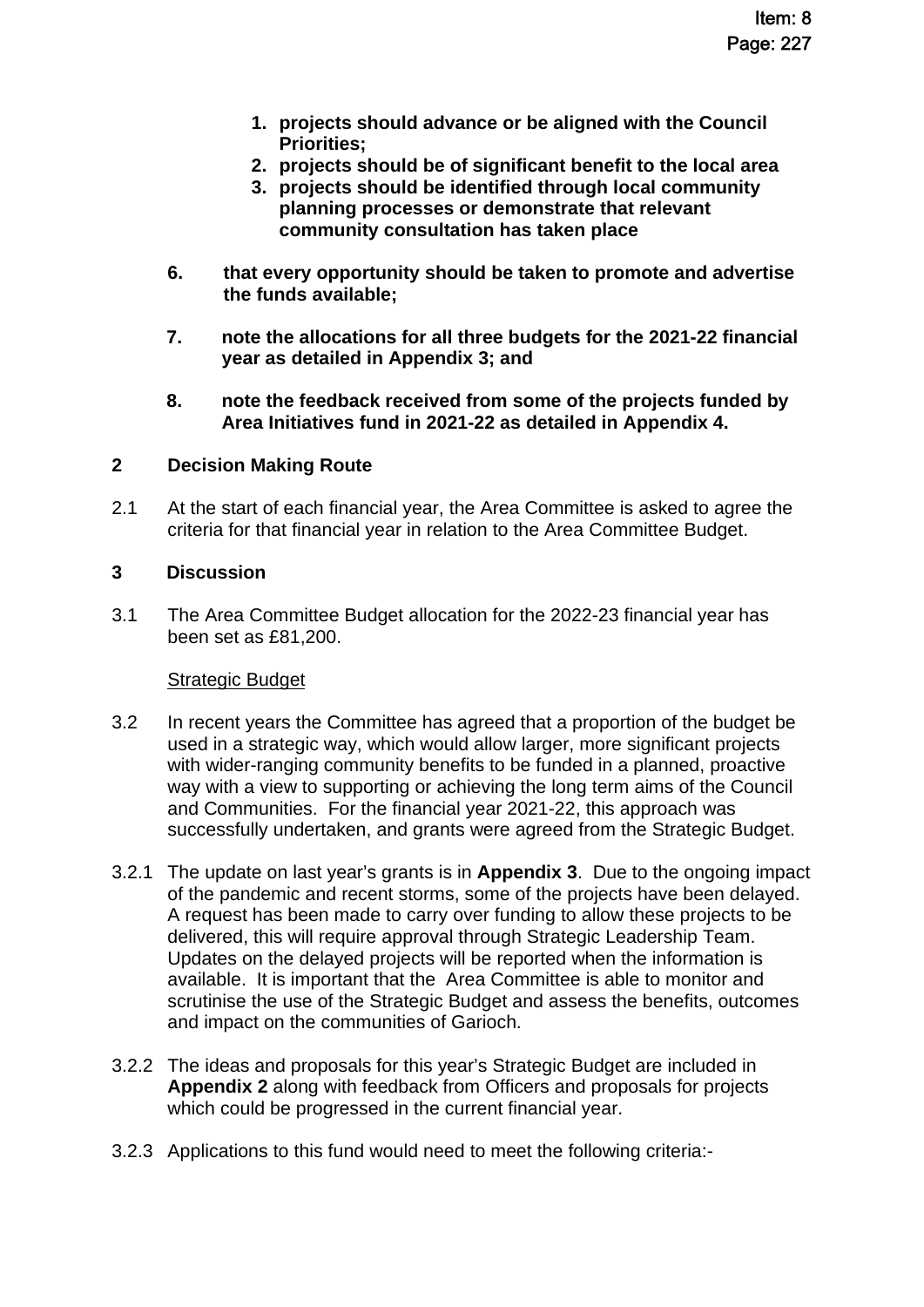- 1. projects should advance or be aligned with the Council Priorities;
- 2. projects should be of significant benefit to the local area;
- 3. projects should be identified through local community planning processes or demonstrate that relevant community consultation has taken place; and
- 4. not be used to provide budget to fund council service delivery that was removed by a Full Council or a Policy Committee decision or when a service does not have enough budget availability to provide the same level of previous service delivery

#### Area Initiatives Fund

- 3.3 It is proposed that the Area Initiatives Fund operate under the criteria in **Appendix 1**.
- 3.3.1 It is a usual requirement of the Area Committee Budget that projects that are awarded funding need to be completed and the invoices provided before the end of the financial year. In order to seek applications at an early stage and to allow better promotion and marketing of the fund it is proposed that two dates be identified for closure of applications. These closing dates are 31 May and 31 October. If an application should be received of an urgent nature outwith these timescales, these can still be reported to Committee for consideration.
- 3.3.2 The introduction of a closing date over the past couple of years has allowed the opportunity to generate interest and market the fund effectively. This is being done through Councillors, Community Councils, community newsletters, Community Planning website and Facebook page, the Council social media applications and the local press.
- 3.3.3 Once the budget and criteria have been agreed, applications will be reported to Committee following the closing dates for applications.

#### Small Grants Fund

- 3.4 In the absence of The Garioch Partnership, financial year 2021/22 was the first year the Small Grants Fund was managed by the Garioch Area Office. The Area Manager had delegated authority to make awards subject to consultation with the Chair and Vice-Chair. In order to streamline the process it is proposed that, this year, the delegation sit entirely with the Area Manager to make awards up to £500, but that an update on any awards made be provided to all Councillors on a quarterly basis.
- 3.4.1 Within the Small Grants Fund, it is proposed that a specific time limited element be identified for events related to the Tour of Britain. This element will be managed in the same way as the Small Grants Fund, but with an opportunity for larger grants for individual events. Should there be a request for funds greater than £500 it is proposed that this be approved following consultation with the Chair and Vice Chair. It is proposed that an initial amount of £6,200 be allocated for the Small Grants Budget but should further funds be required, a report will be brought to Committee.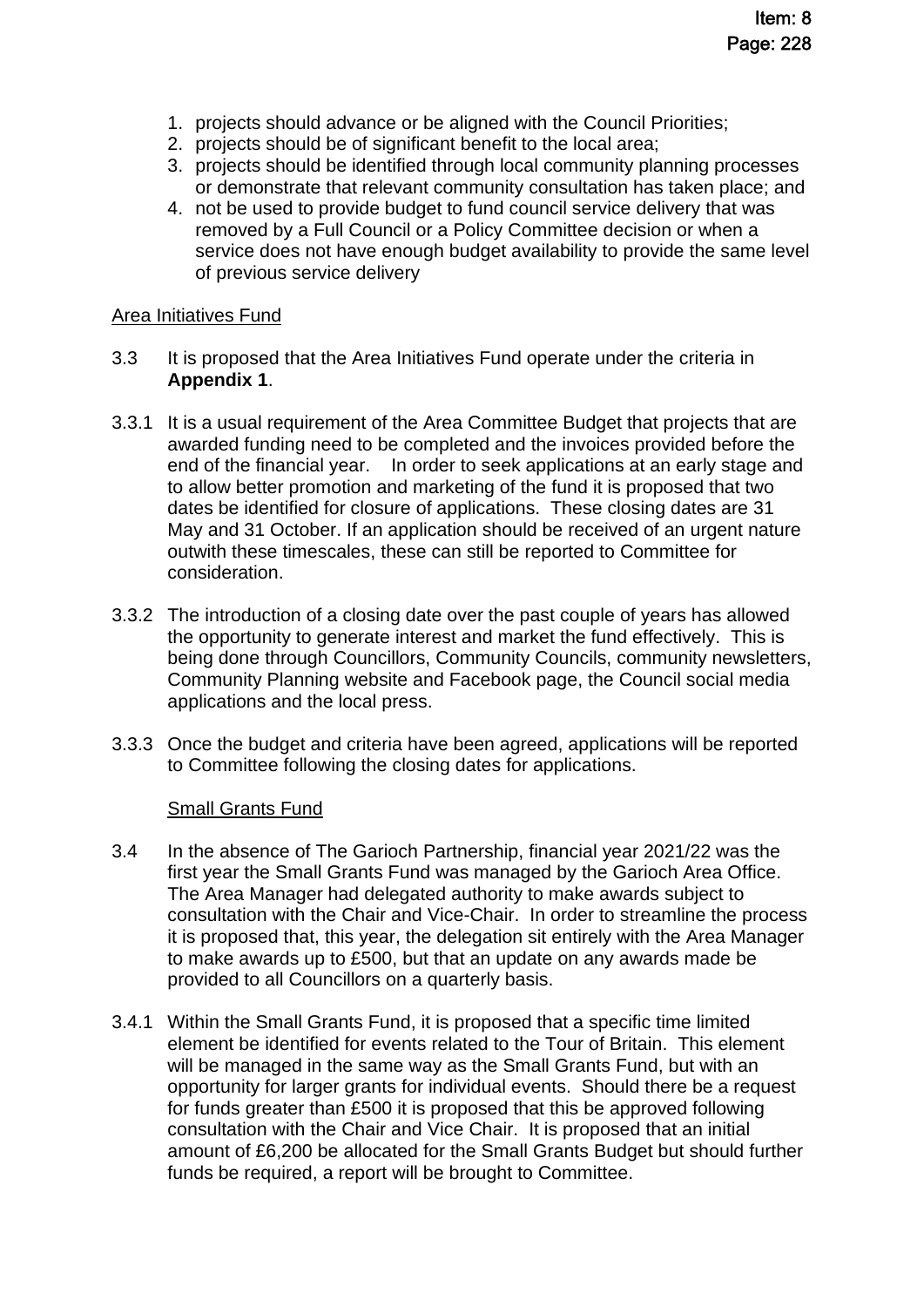- 3.4.2 Proposals have been made for the allocation of funding to all three funding strands, however, the Committee can move money between funds if the need arises.
- 3.5 A request for feedback on the projects funded by Area Initiatiive Funding was sought from the groups concerned. Responses received to date have been attached as **Appendix 4.** Feedback can also be sought for other awards if the Committee requires it.

### **4 Council Priorities, Implications and Risk**

4.1 This report helps to deliver –

Council Pillar - Our People and Priorities - Education, and Health & Wellbeing Council Pillar - Our Environment and Priorities Infrastructure, and Resilient **Communities** 

4.2 The table below shows whether risks and implications apply if the recommendations are agreed.

| <b>Subject</b>                     | Yes | <b>No</b> | N/A |
|------------------------------------|-----|-----------|-----|
| Financial                          | χ   |           |     |
| <b>Staffing</b>                    |     |           | χ   |
| <b>Equalities and Fairer Duty</b>  |     |           | Χ   |
| Scotland                           |     |           |     |
| <b>Children and Young People's</b> |     |           |     |
| <b>Rights and Wellbeing</b>        |     |           |     |
| Climate Change and                 |     |           | Χ   |
| Sustainability                     |     |           |     |
| <b>Health and Wellbeing</b>        |     |           |     |
| <b>Town Centre First</b>           |     |           |     |

- 4.3 There are no particular staffing implications arising from this report. The management of this budget will be undertaken within existing area management resources. The proposals outlined in this report are in line with the allocation of financial resources as contained in the 2022/23 Revenue Budget for Area Managers.
- 4.4 The screening section as part of Stage One of the Integrated Impact Assessment process has not identified the requirement for any further detailed assessments to be undertaken.

This report is looking to agree the allocation of the Area Committee Budget to specific funds and for the Committee to consider how they wish to allocate its Strategic Budget.

4.5 The following Risks have been identified as relevant to this matter on a Corporate Level: ACORP001 Budget Pressures; ACORP005 Working with other organisations. [\(Corporate Risk Register\).](http://www.aberdeenshire.gov.uk/council-and-democracy/about-us/plans-and-reports/)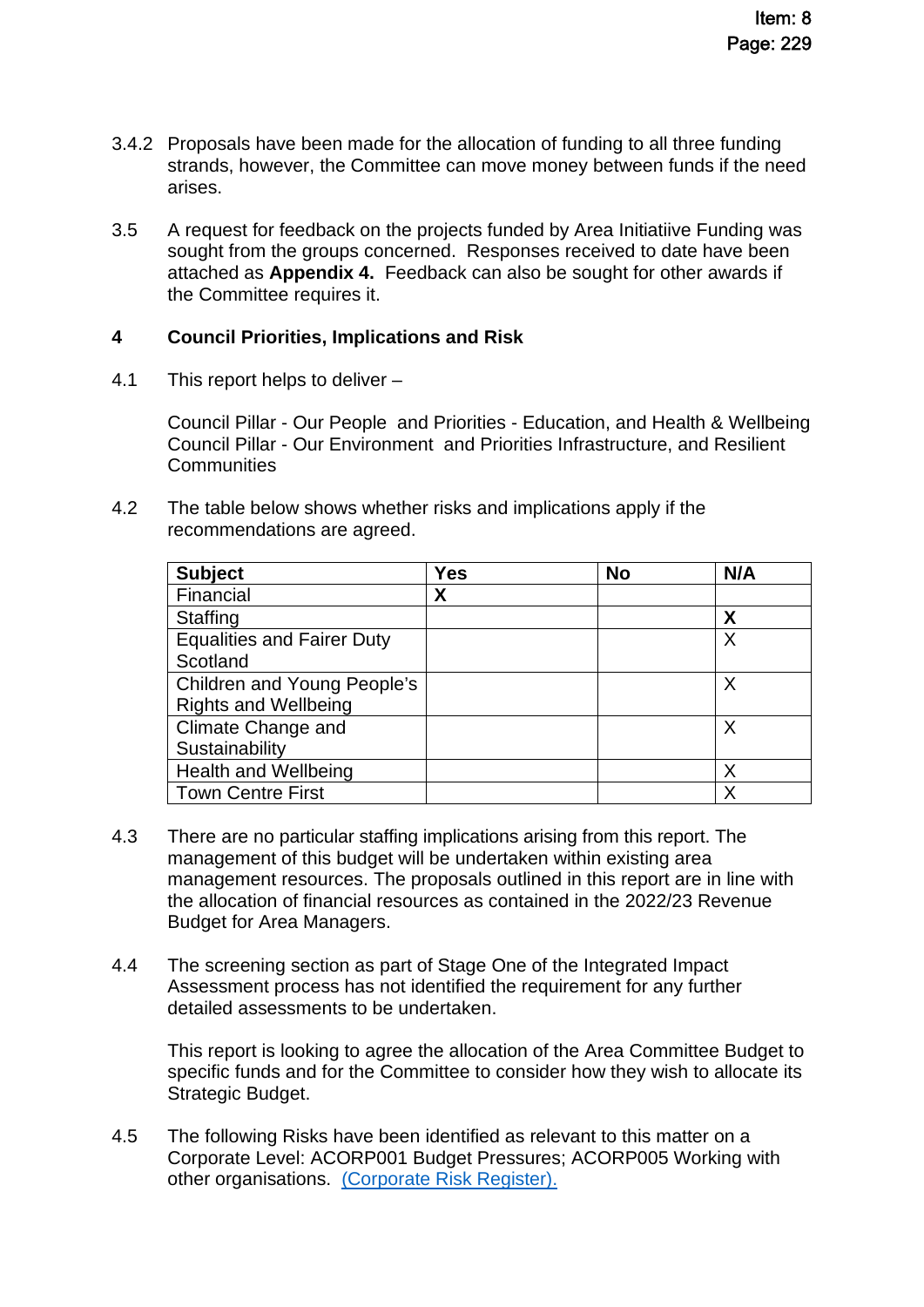No risks have been identified as relevant to this matter on a Strategic Level [\(Directorate Risk Registers\)](http://www.aberdeenshire.gov.uk/council-and-democracy/about-us/plans-and-reports/).

### **5. Scheme of Governance**

- 5.1 The Head of Finance and Monitoring Officer within Business Services have been consulted in the preparation of this report and are satisfied that the report complies with the [Scheme of Governance](https://www.aberdeenshire.gov.uk/council-and-democracy/scheme-of-governance/) and relevant legislation.
- 5.2 The Committee is able to consider and approve this item in terms of Section B 1.1 and B.6.3 of the List of Committee Powers in Part 2A of the Scheme of Governance as it may determine any matter that is specific to their Area not otherwise properly delegated to any other Committee and it authorises expenditure from the Area Committee Budget.

## **Laurence Findlay**

**Director of Education and Children's Services** 

Report prepared by: Alison Cumming, Area Committee Officer Date : 29 March 2022

#### **List of Appendices:**

- Appendix 1 Criteria for Area Initiatives Fund and Small Grants Fund
- Appendix 2 Proposed Projects for Strategic budget 2022/23
- Appendix 3 Update on awards made for 2021/22
- Appendix 4 Feedback on Area Initiatives Projects 2021-22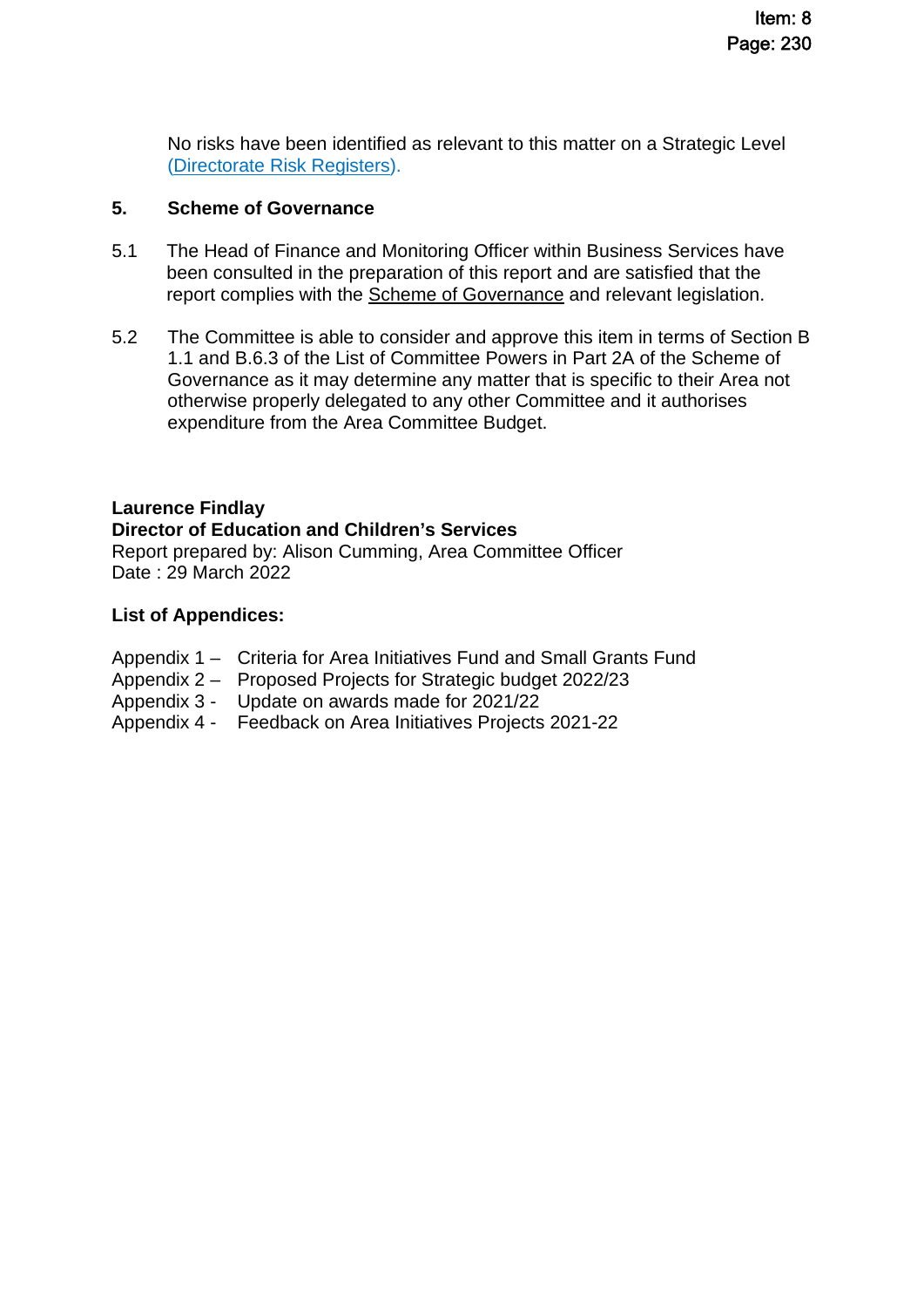The Garioch Area Initiative Fund and the Small Grant Fund can be used to support the following Themes:

| ⊺hemes |                                                                   |
|--------|-------------------------------------------------------------------|
|        | 1. Improving the appearance and maintenance of towns and villages |
|        | 2. Stronger and Empowered Communities                             |
|        | 3. Healthier Communities                                          |
|        | 4. Connected Communities                                          |

Themes 2-4 are aligned to Community Planning themes and are designed to allow applicants to take an outcome-focused approach when planning projects and local interventions. Applicants should seek to achieve the following local outcomes as linked to one or more of these themes:

#### **Improving the Appearance and Maintenance of Towns and Villages within Garioch:**

- Improve the attractiveness of Garioch as a place to live, invest, work and visit.
- Improve residents' aspirations, confidence, decision-making capacity and involvement in community life.
- Improve the physical environment and infrastructure of Garioch.

**Stronger and Empowered Communities:** support and empower the people of Garioch to develop and deliver a vision for their local area, by delivering Place Based Community Plans, to ensure their communities are well informed, involved in decision-making and take a responsibility in delivery of local actions and priorities, to help form stronger and resilient communities through the contribution of volunteers and to enable communities feel empowered and enabled.

**Healthier Communities:** support and empower the people of Garioch to reduce inequalities in health outcomes between communities, to protect and support public health, community mental health and physical wellbeing and build community resilience as we adapt to live with COVID-19, to ensure greater community partnership working, increasing the ability of individuals and groups to influence matters affecting them and their communities and to increase participation in quality wellbeing activity.

**Connected Communities:** support and empower the people of Garioch to reduce loneliness and social isolation, to provide active travel routes that are easy and safe to access, to improve transport provision to healthcare and wellbeing activities, to challenge inequality, social exclusion, rural isolation, and vulnerability and provide greater opportunity to connect digitally to reduce commuting, access services and encourage commercial and social enterprise.

## **General Projects**

Funding for general projects meeting the above criteria, must also meet the following eligibility criteria:-

Amount must not exceed 50% of the total project cost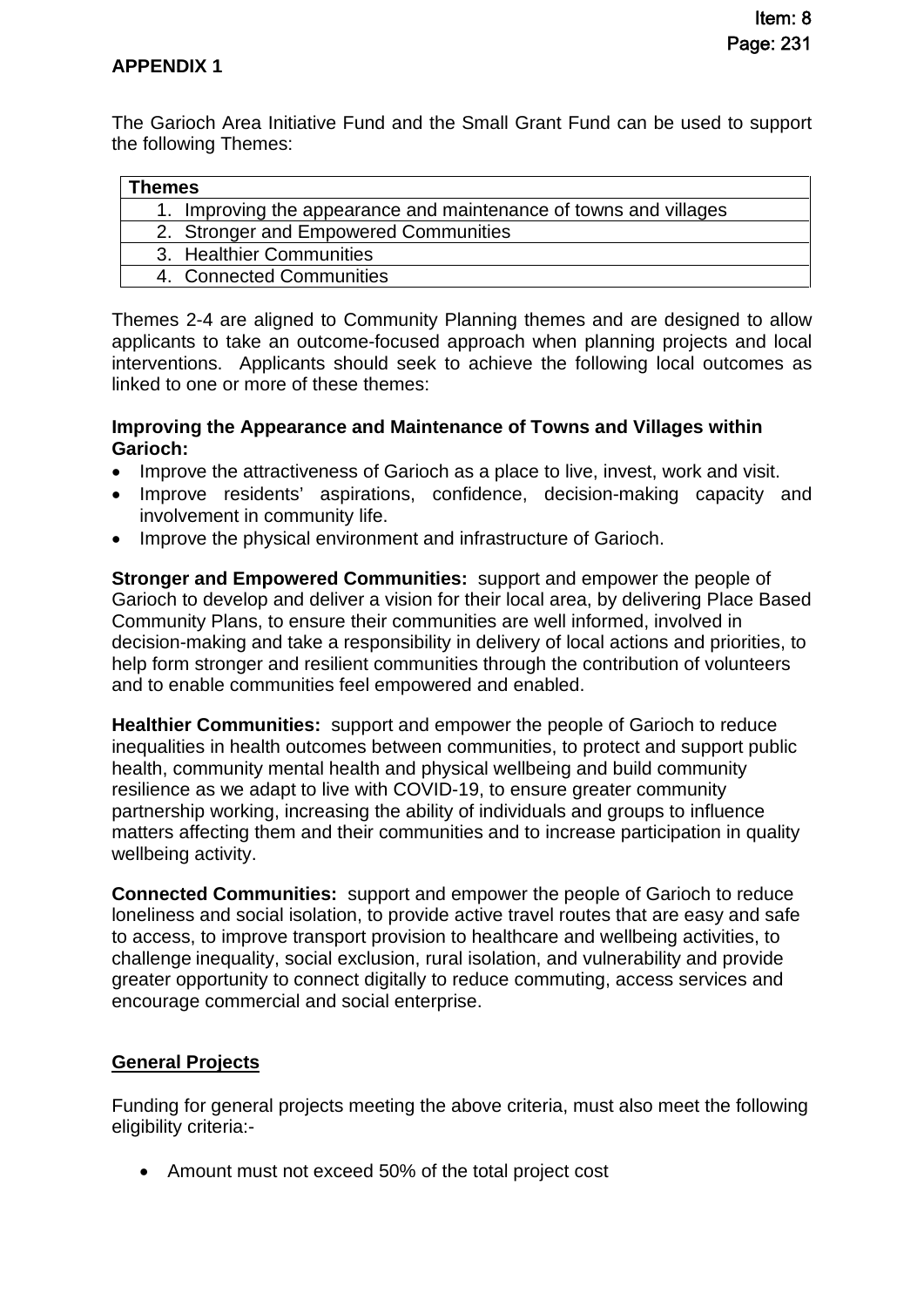- Maximum grant of £5,000 available
- Grants must be claimed in the financial year in which they are awarded
- The balance of the funding must be in place

## **Funding of Festive Lights within Garioch**

Funding applications for Festive Lights require to meet the following eligibility criteria:

- Applications will be considered for new lights and upgrades of existing lights to LED. Repair, maintenance, installation and storage costs will not be supported.
- Applicants can source 50% of the total cost of the purchase of new lights from this fund to a maximum of £1,750.
- Funding from Garioch Area Committee Budget and/or local Common Good Funds can only be accessed once in any 3-year period.
- Support will only be given for displays, which use energy efficient technology and focus on town centres or the main village thoroughfares and have followed the required Festive Lights procedure.

#### **Small Grants Fund**

- Maximum grant of £500
- No prescribed percentage of project cost
- Applications can be considered on receipt

All awards are subject to Aberdeenshire Council's Following the Public Pound procedure.

## **Small Grants Fund – Tour of Britain (4 September 2022)**

This is a time limited fund specifically related to the tour of Britain.

- Maximum grant of £500, although larger grants will be considered on a case by case basis.
- Open for applications until 19 August 2022
- No prescribed percentage of project cost
- Applications can be considered on receipt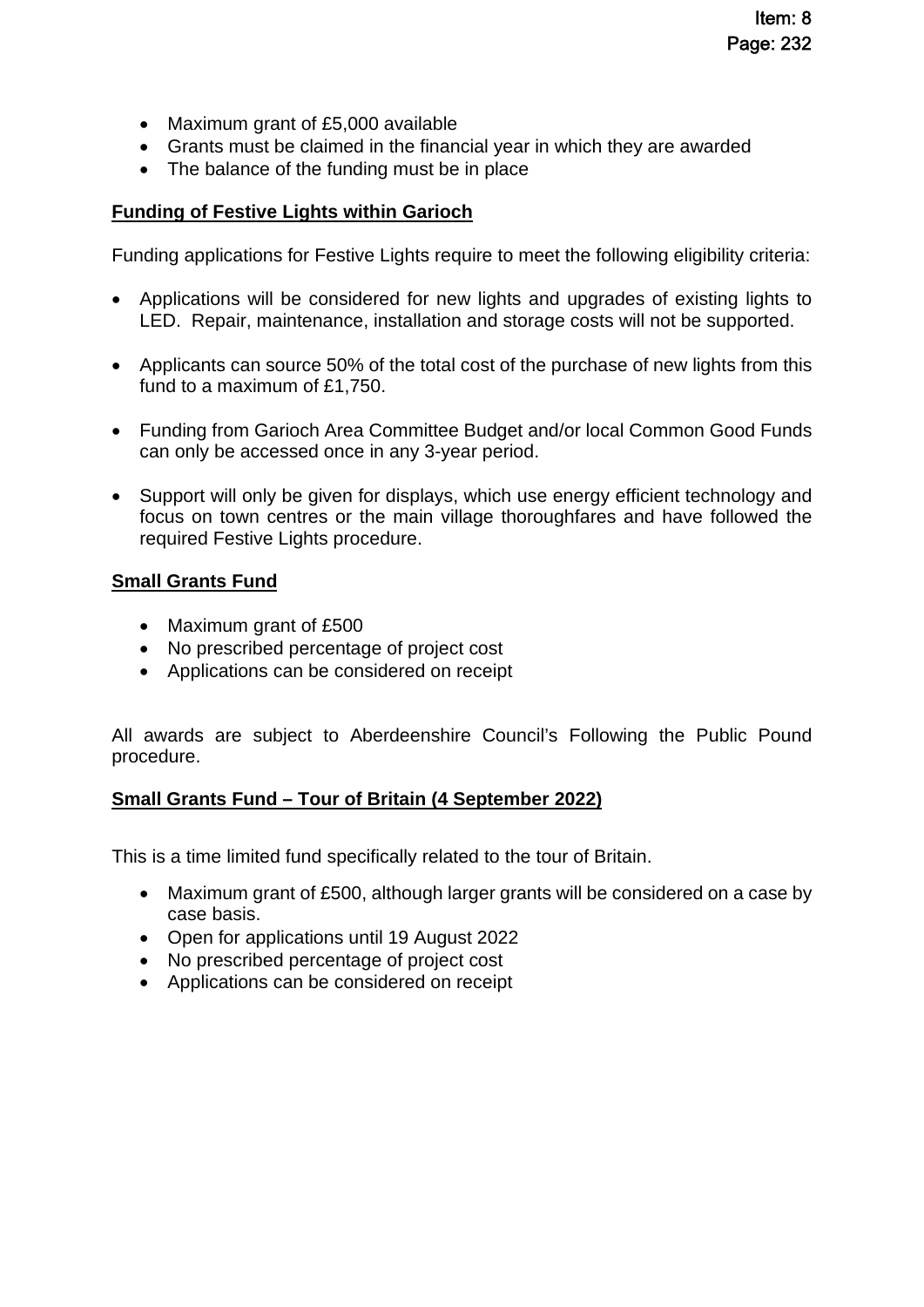|                | Project                                                                                        | <b>Response</b>                                                                                                                                                                                                                                                                                                                                                        | <b>Outcome</b>                                                                                                                                                                                                                                       |
|----------------|------------------------------------------------------------------------------------------------|------------------------------------------------------------------------------------------------------------------------------------------------------------------------------------------------------------------------------------------------------------------------------------------------------------------------------------------------------------------------|------------------------------------------------------------------------------------------------------------------------------------------------------------------------------------------------------------------------------------------------------|
| 1              | Reducing overheads of<br><b>Community Halls -</b><br>funding for energy<br>efficiency measures | This project was well received in 2021-22 financial year and<br>provided an opportunity for Community Halls to reduce their<br>overheads on an ongoing basis. It is proposed that it be<br>progressed again in the 2022-23 financial year with the expanded<br>criteria and a fund.                                                                                    | Proposal to allocate a further<br>£20,000 towards energy<br>efficiency measures in<br>Garioch community and<br>village halls. Members can<br>determine whether to<br>increase this allocation.                                                       |
| $\overline{2}$ | Next Phase of Uryside<br><b>Riverside Park</b>                                                 | This project was carried over from previous discussions.<br>Potential projects for playpark and entrance. Cost £90,000<br>approx. Entrance would take 6-8 weeks.                                                                                                                                                                                                       | Feedback received is that the<br>group is not in a position to<br>progress this project at this<br>time as it has not secured<br>other funding. Proposed to<br>carry over to future years.<br>The Group is supported by<br>the Area Project Officer. |
| 3              | <b>Kintore Town House</b><br>Project                                                           | The Group is currently developing its business plan and will be<br>seeking funding sources for works in the future. No appropriate<br>project stage at this time.                                                                                                                                                                                                      | <b>Potential for Community</b><br>Group to intimate need for<br>funding in future – keep on list<br>for next financial year. This<br>group is supported by the<br>Area Project Officer.                                                              |
| 4              | Green cycle routes<br>signage/minor<br>improvements                                            | Officers have indicated that there are three possible projects that<br>are relevant to the title provided.<br>A treasure trail for cyclists. This would be based on the<br>1.<br>format we already have for the in-town treasure trails but if<br>we separate the points of interest on the trail to wider<br>Inverurie area and use QR codes for participants to scan | Three projects to consider                                                                                                                                                                                                                           |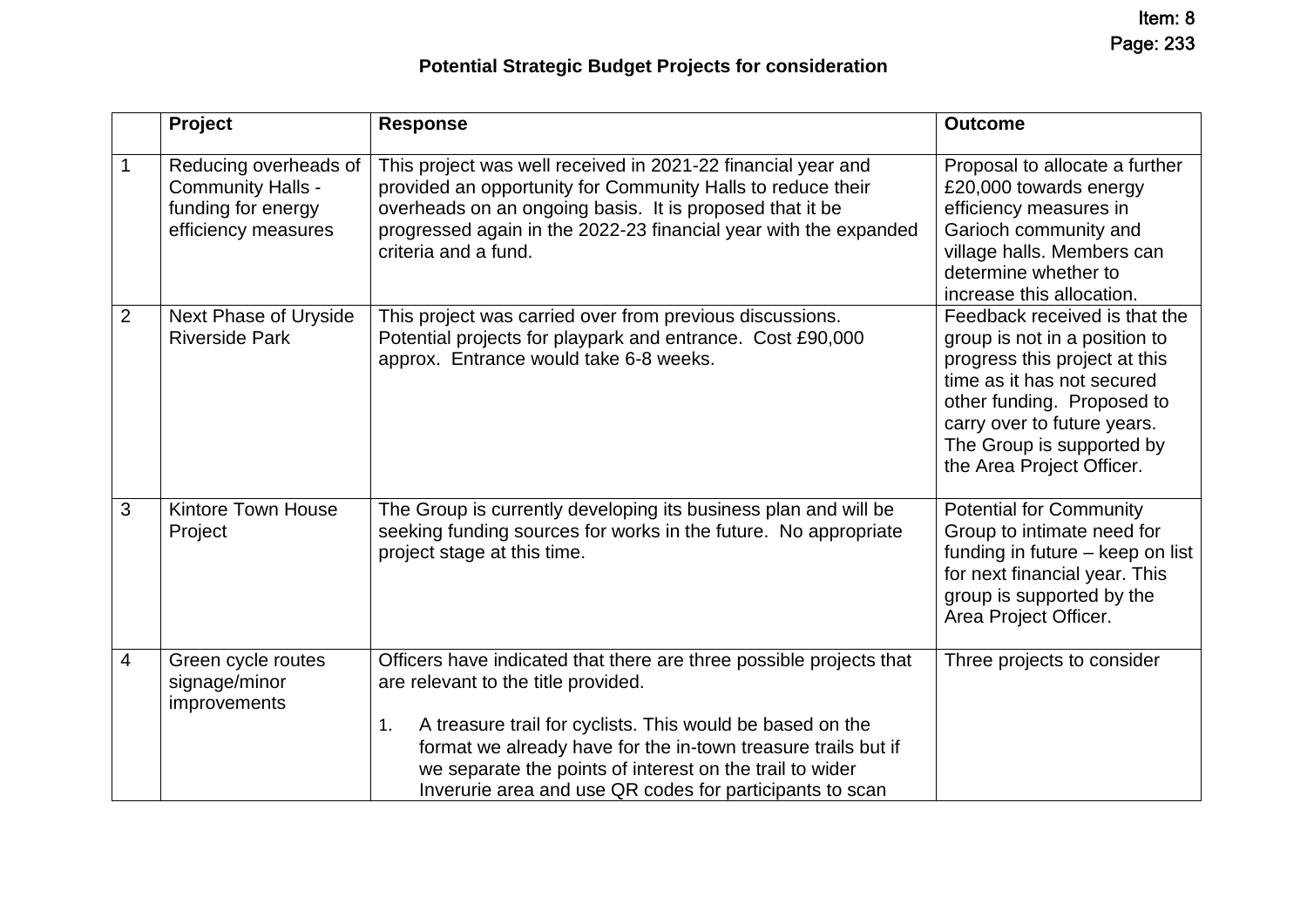Item: 8 Page: 234

# **Potential Strategic Budget Projects for consideration**

|   | Project                                                                                                                                                            | <b>Response</b>                                                                                                                                                                                                                                                                                                                                                                                                                                                                                                                                                                                                                                                                                                                                                      | <b>Outcome</b>                                                                                                                                                                                                                         |
|---|--------------------------------------------------------------------------------------------------------------------------------------------------------------------|----------------------------------------------------------------------------------------------------------------------------------------------------------------------------------------------------------------------------------------------------------------------------------------------------------------------------------------------------------------------------------------------------------------------------------------------------------------------------------------------------------------------------------------------------------------------------------------------------------------------------------------------------------------------------------------------------------------------------------------------------------------------|----------------------------------------------------------------------------------------------------------------------------------------------------------------------------------------------------------------------------------------|
|   |                                                                                                                                                                    | when they reach the point for clues, we could pick points<br>where cyclists would need to use the existing and the<br>planned infrastructure. Cost could be around £5,000 for a<br>trail, marking, mapping etc.                                                                                                                                                                                                                                                                                                                                                                                                                                                                                                                                                      |                                                                                                                                                                                                                                        |
|   |                                                                                                                                                                    | 2.<br>An E-bike hire scheme to mirror the Kintore Station scheme -<br>The combination of the two Schemes would be a good<br>addition to support active travel. For information the Kintore<br>scheme has cost circa £15,000.                                                                                                                                                                                                                                                                                                                                                                                                                                                                                                                                         |                                                                                                                                                                                                                                        |
|   |                                                                                                                                                                    | The Council could run a one-off event in a park in Garioch.<br>3.<br>This would be an event with bike stunt riders, E-Bike try outs,<br>other active travel and cycling activities and bikes sales and<br>repairs (which are popular). More investigation would be<br>needed with Live Life Aberdeenshire and information would<br>need to be ascertained on cost/benefit analysis and positive<br>outcomes in terms of delivery of council and community<br>priorities. Similar events cost about £15,000.                                                                                                                                                                                                                                                          |                                                                                                                                                                                                                                        |
| 5 | To support tree<br>planting on available<br>land - to replace some<br>of the trees lost during<br>the recent storms and<br>tie in with the Jubilee<br>celebrations | An MPI (Cllr Ford) was the subject of a report at the meeting of<br>Infrastructure Services Committee on 10 March 2022 (item 8). The<br>MPI asked how the Council could support increasing tree cover in<br>Aberdeenshire. The report is very detailed and includes the<br>consideration of a Council Grant scheme, use of roads and verges<br>and current work that is ongoing to combat the damage caused by<br>Storms Arwen, Malik and Corrie, and how the Council is delivering<br>national and council targets and policies. A further report is being<br>provided to a future meeting of Infrastructure Services Committee.<br>Officers would need to consider what the recommendations will be<br>to the policy committee in terms of strategic direction and | Requires further<br>consideration once<br><b>Infrastructure Services</b><br>Committee has received a<br>further report.<br>There are still opportunities<br>for local groups to apply for<br>funding from the Area<br>Initiative Fund. |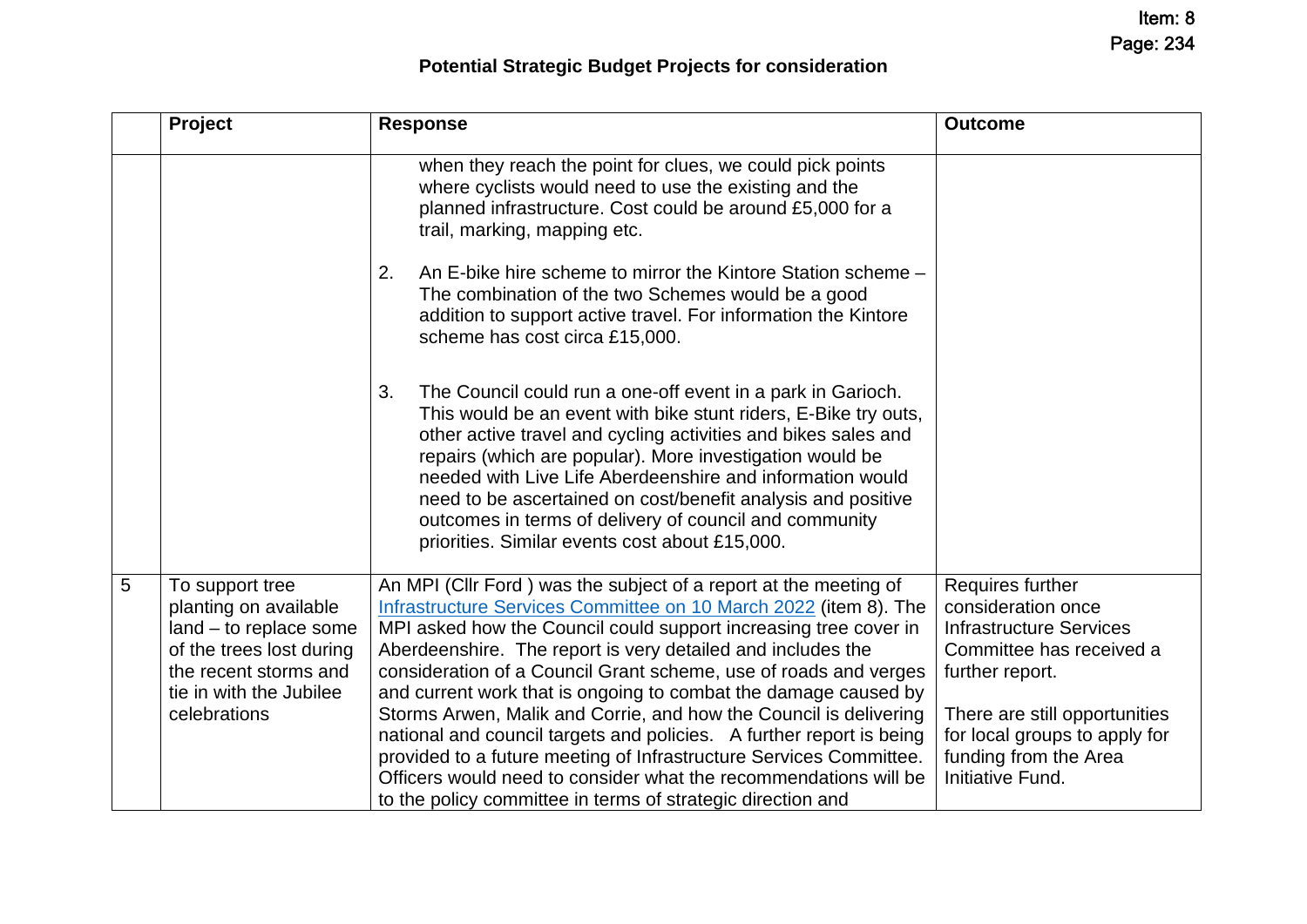# **Potential Strategic Budget Projects for consideration**

|    | Project                                            | <b>Response</b>                                                                                                                                                                                                                                                                                                                                                                                                                                                                                                                                                                                                                                                                                      | <b>Outcome</b>                                                                                                                                                                                |
|----|----------------------------------------------------|------------------------------------------------------------------------------------------------------------------------------------------------------------------------------------------------------------------------------------------------------------------------------------------------------------------------------------------------------------------------------------------------------------------------------------------------------------------------------------------------------------------------------------------------------------------------------------------------------------------------------------------------------------------------------------------------------|-----------------------------------------------------------------------------------------------------------------------------------------------------------------------------------------------|
|    |                                                    | therefore for this financial year, suggest that local groups, whether<br>considering buying woodland or trees to plant apply to the Area<br>Initiative Fund or the Small Grants fund. The Area Office will also<br>offer support to groups considering a larger project.                                                                                                                                                                                                                                                                                                                                                                                                                             |                                                                                                                                                                                               |
| 6. | Litter prevention in<br>Inverurie.                 | Update from Officers will be provided verbally at the meeting.                                                                                                                                                                                                                                                                                                                                                                                                                                                                                                                                                                                                                                       | Possible link to ongoing<br>projects. Noting that if a local<br>group wished to progress a<br>bespoke project for a<br>settlement, then then Area<br>Initiative Fund would be<br>appropriate. |
| 7. | Davah Woods path                                   | This one has had some work done to determine land ownership<br>and we have agreement in principle to proceed so comfortable for<br>design work to progress. A relatively straight forward path to<br>connect Corsemanhill Drive to Davah Wood although there is a<br>steep hill between so probably needs a lot weaving back and forth!<br>A topographical study is being done. WSP (a company) is<br>developing the design and producing sections etc. and are due to<br>come back in March 22. Looking to use innovative methods of<br>constructing the path and retaining wall such as tyres etc. Design<br>to be completed by May/June 2022. Possibly looking at start on<br>site Sept/Oct 2022. | Being progressed within<br>existing budgets. Remove<br>from consideration                                                                                                                     |
| 8. | <b>Town Centre Place</b><br>Plans (Masterplanning) | This will be taken forward in another way and is being considered<br>by the Area Manager, Head of Planning and Environment, Head of<br>Property and Head of Transportation. The Strategic Budget would<br>not have sufficient budget to be effective in progressing this<br>project.                                                                                                                                                                                                                                                                                                                                                                                                                 | Remove from consideration                                                                                                                                                                     |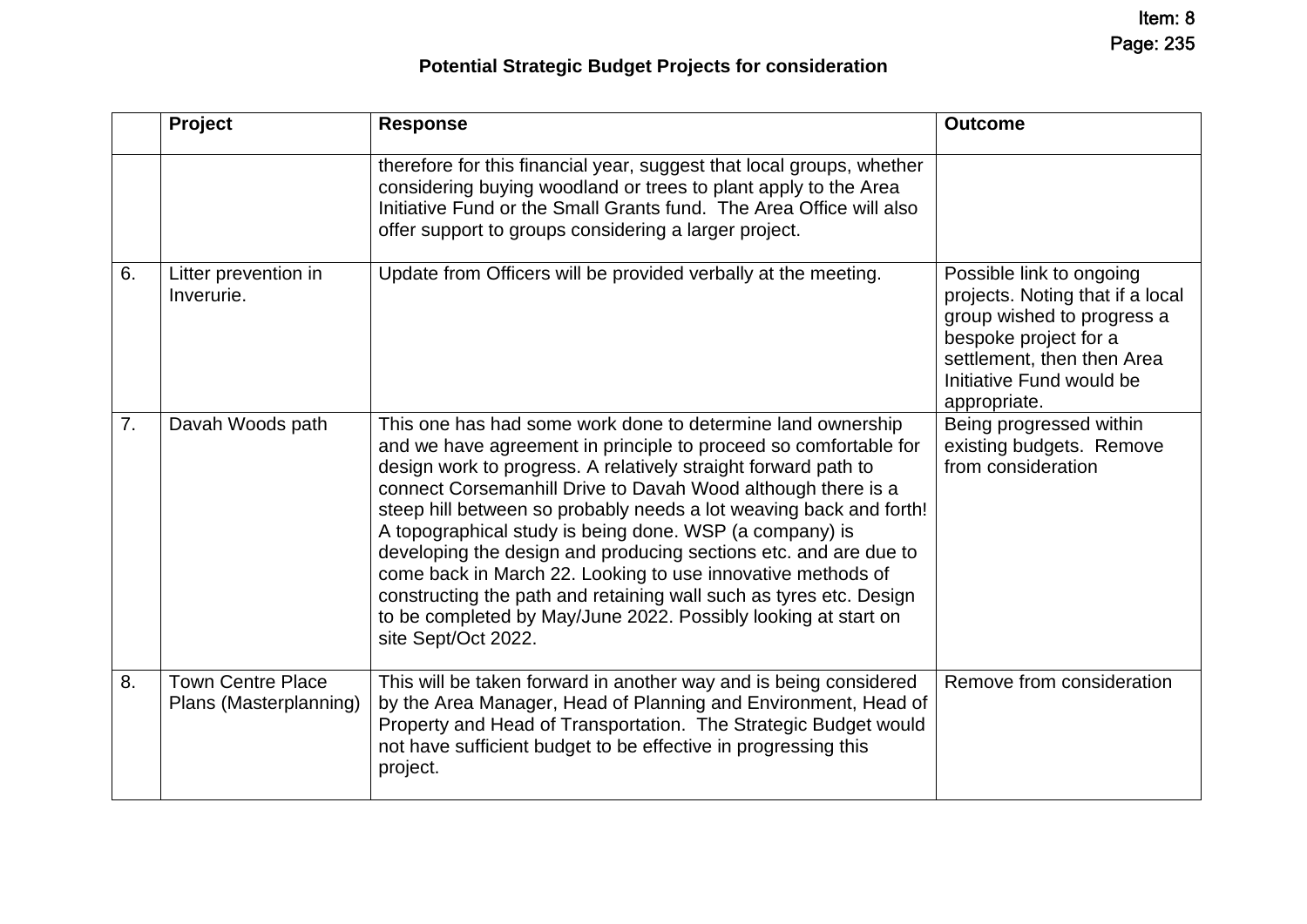|     | Project                                                                                 | <b>Response</b>                                                                                                                                                                                                                                                                                                                                                                                                                                                                                                                                                                                                                                                                                                                                                        | <b>Outcome</b>                                                                                                                                                                                           |
|-----|-----------------------------------------------------------------------------------------|------------------------------------------------------------------------------------------------------------------------------------------------------------------------------------------------------------------------------------------------------------------------------------------------------------------------------------------------------------------------------------------------------------------------------------------------------------------------------------------------------------------------------------------------------------------------------------------------------------------------------------------------------------------------------------------------------------------------------------------------------------------------|----------------------------------------------------------------------------------------------------------------------------------------------------------------------------------------------------------|
| 9.  | Development of online<br>booking system for<br>community accessible<br>rooms in Garioch | There is currently a booking system that is shared between Live<br>Life Aberdeenshire (LLA) and Education which requires an<br>application to be made to either LLA, or Education. This is then<br>checked before the booking can be confirmed. This is required to<br>ensure that there is the required janitorial cover for access to the<br>room and that it will not be required for core use. Officers accept<br>that a more accessible and streamlined system would be<br>preferable and will be looking at this in the 2023/24 financial year<br>following the mandatory pricing review work which will be taking<br>place in the 2022/23 financial year.                                                                                                       | Remove from consideration                                                                                                                                                                                |
| 10. | <b>Transport Interchange</b><br>in Inverurie                                            | This would be done as a multi-agency approach as part of any<br>town centre planning.                                                                                                                                                                                                                                                                                                                                                                                                                                                                                                                                                                                                                                                                                  | Remove from consideration                                                                                                                                                                                |
| 11. | Missing pavement at<br>Oldmeldrum Road                                                  | This project would require a significant amount of funding and<br>would not be able to be progressed through the Strategic Budget.<br>The Service is aware.                                                                                                                                                                                                                                                                                                                                                                                                                                                                                                                                                                                                            | Remove from consideration                                                                                                                                                                                |
| 12. | Tour of Britain activity<br>fund                                                        | There is an opportunity to create a one-off fund to encourage<br>communities involved in the route to become involved in the Tour<br>of Britain event in September 2022. As there will be limited<br>opportunities for the Committee to take decisions on the awards of<br>these grants over the period that activities will be taking place, it is<br>proposed that this be done as part of the Small Grants Fund which<br>would have authority to grant delegated to the Area Manager up to<br>£500. However, we are aware of the potential for larger scale<br>events being planned and there will be a need to allow for larger<br>grants to be awarded. It is proposed that any applications seeking<br>more than £500 be delegated to the Area Manager following | This has been included as<br>part of the small grants fund,<br>but there may be a need for<br>further funds to be transferred<br>depending on the interest in<br>holding community and<br>school events. |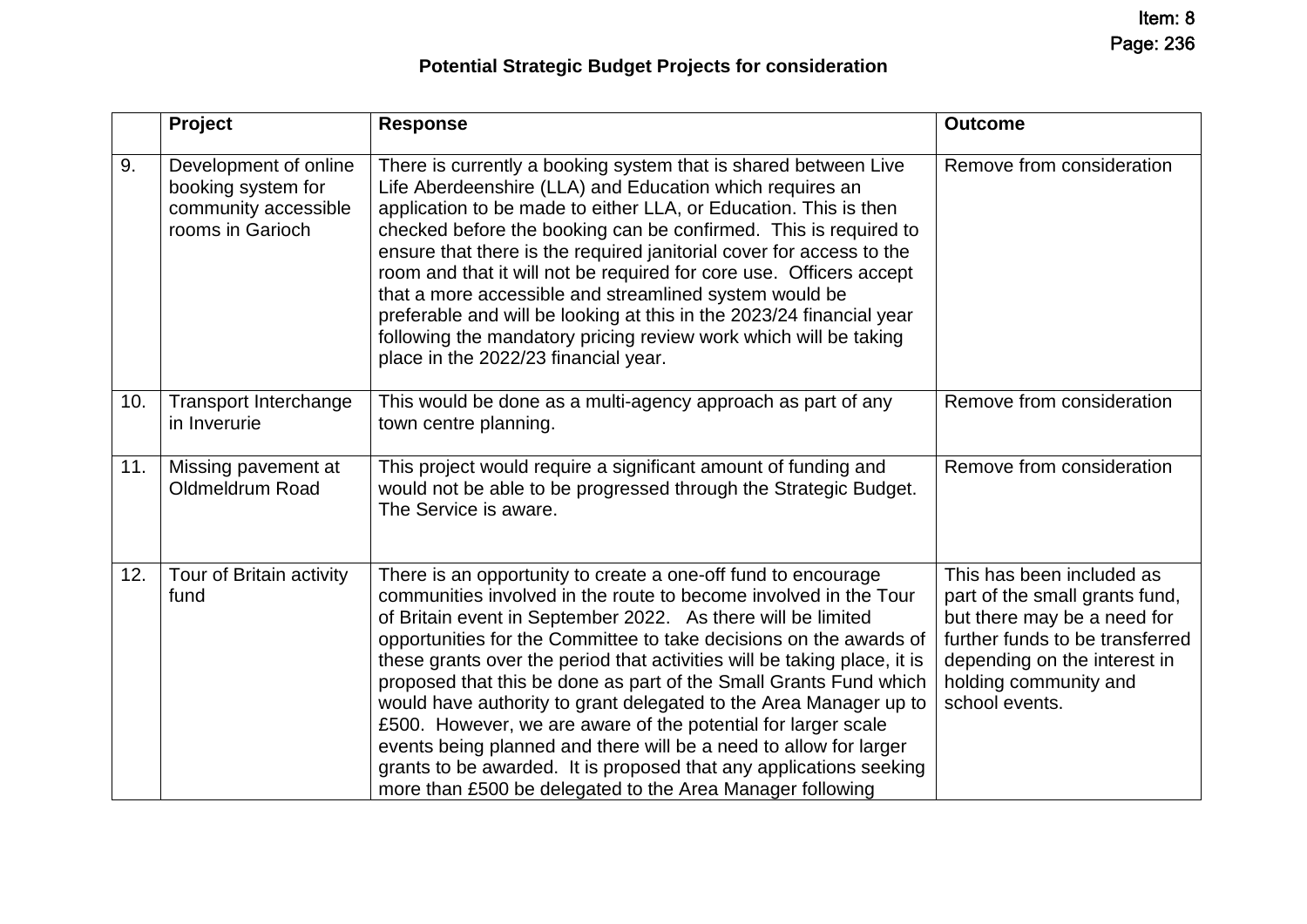Item: 8 Page: 237

# **Potential Strategic Budget Projects for consideration**

|     | Project                                 | <b>Response</b>                                                                                                                                                                                                                                                                                                                                                                                                                                                                                          | <b>Outcome</b>           |
|-----|-----------------------------------------|----------------------------------------------------------------------------------------------------------------------------------------------------------------------------------------------------------------------------------------------------------------------------------------------------------------------------------------------------------------------------------------------------------------------------------------------------------------------------------------------------------|--------------------------|
|     |                                         | consultation with the Chair and Vice-Chair. Further funds may be<br>required and can be transferred from other funds by Committee as<br>appropriate.                                                                                                                                                                                                                                                                                                                                                     |                          |
| 13. | <b>Community Action</b><br><b>Plans</b> | There are 3 Community Action Plans and 1 neighbourhood action<br>plan that have been agreed to be progressed. The Community<br>Councils and groups are being supported by our external provider<br>and Community Planning Officer. The work needs to continue and<br>a further amount of £5,000 will be required to progress this further<br>over the coming year. £10,000 was invested last year and a<br>further investment will ensure that all communities can be<br>supported to put in place CAPS. | Proposed to award £5,000 |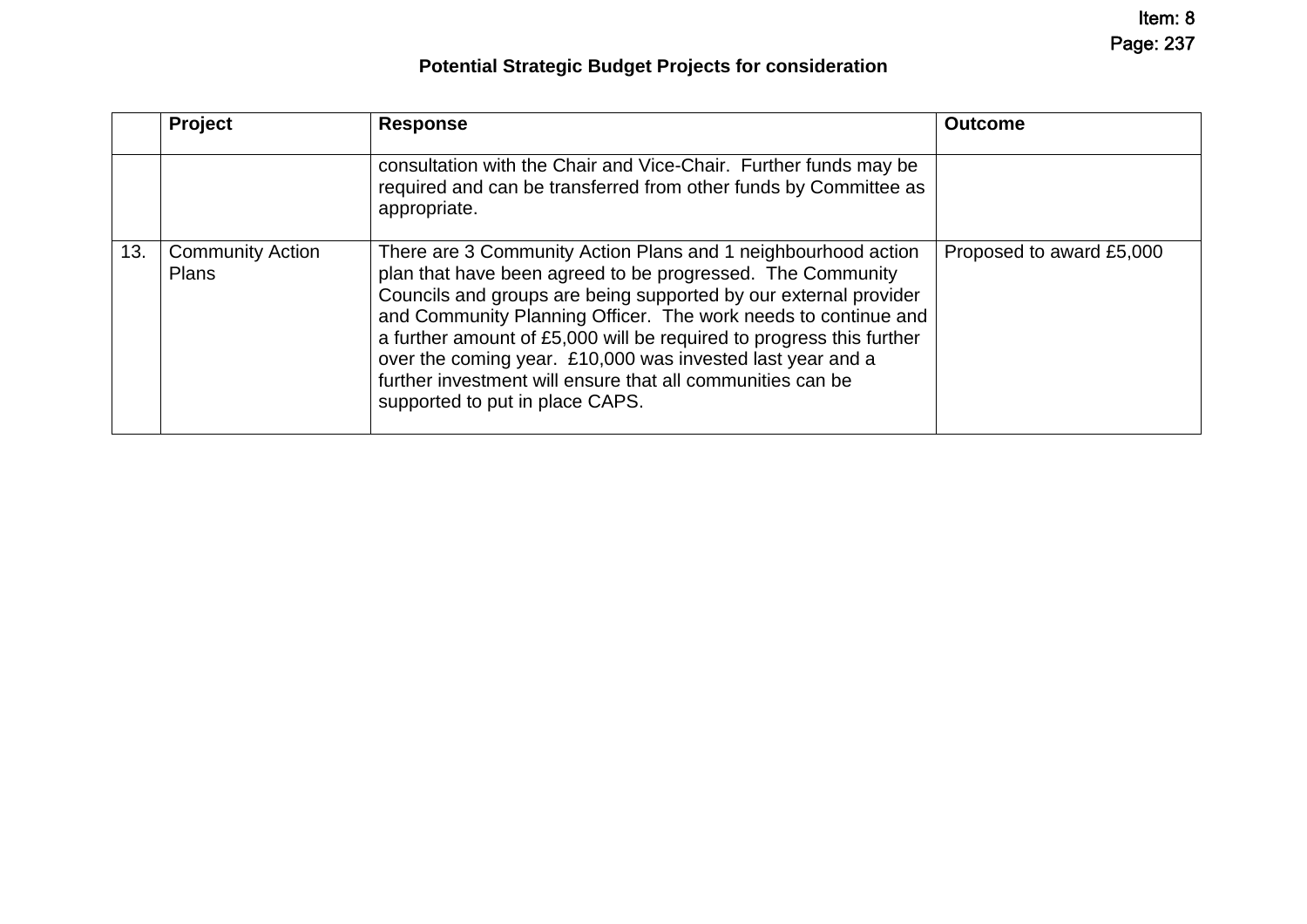## **AREA INITIATIVES FUND 2021/2022**

| <b>APPLICANT</b>                               | <b>PURPOSE</b>                                                                                  | <b>REQUESTED</b> | <b>Committee on</b>                              | <b>AGREED</b> |
|------------------------------------------------|-------------------------------------------------------------------------------------------------|------------------|--------------------------------------------------|---------------|
| Home-Start Garioch                             | Volunteer prep course and travel expenses (Feedback<br>provided in Appendix 4)                  | £5,000.00        | 22/06/2021                                       | £2,053.13     |
| Westhill & District Men's Shed                 | Replacing roof (Feedback provided in Appendix 4)                                                | £2,000.00        | 22/06/2021                                       | £2,000.00     |
| <b>Kemnay Community Council</b>                | Christmas lights                                                                                | £ 558.60         | 22/06/2021                                       | £ 558.60      |
| Aberdeenshire Sailing Trust                    | Boats for Sailing Club at Loch of Skene (Feedback provided<br>in Appendix 4)                    | £3,879.15        | 22/06/2021                                       | £3,879.15     |
| Garioch Rugby Football Club SCIO               | Architect fees and Quantity Surveyor for new facility                                           | £5,000.00        | 22/06/2021                                       | £5,000.00     |
| Newmachar Community Council                    | Replacing Christmas lights                                                                      | £1,750.00        | 22/06/2021                                       | £1,750.00     |
| <b>Westhill &amp; Elrick Community Council</b> | Improvement works to 50-metre section of the Westhill<br>Orbital Trail (feedback in Appendix 4) | £2,046.00        | 22/06/2021                                       | £2,046.00     |
| LATNEM (Lets All Talk North East Mums)         | Various training, packs and wellbeing boxes to support<br>parents                               | £4,858.97        | 22/06/2021                                       | £2,053.12     |
| Fetternear Estate (Working with Kemnay CC)     | Repairs to access road and new car park (Feedback<br>provided in Appendix 4)                    | £1,300.00        | 22/06/2021                                       | £1,560.00     |
| <b>Inverurie Rotary</b>                        | <b>Buddy Benches</b>                                                                            | £ 500.00         | Chair & VC<br>Approval,<br><b>Special Powers</b> | £ 500.00      |
| <b>Garioch Sports Trust</b>                    | <b>Garden Early Years</b>                                                                       | £4,400.00        | Chair & VC<br>Approval,<br><b>Special Powers</b> | £4,400.00     |
| Total (£25,800)                                |                                                                                                 |                  |                                                  | £25,800,00    |

## **SMALL GRANTS FUND 2021/22**

| <b>APPLICANT</b>                    | <b>PURPOSE</b>                                         | <b>APPROVED</b> |
|-------------------------------------|--------------------------------------------------------|-----------------|
| <b>Inverurie Rotary Club</b>        | For a litter picking initiative                        | £250.00         |
| <b>Fintray Community Council</b>    | Litter picking equipment                               | £500.00         |
| Cluny, Midmar & Monymusk CC         | Repairs to Comers footbridge                           | £500.00         |
| Logie Durno Hall Committee          | Plants for Community project to encourage biodiversity | £500.00         |
| Millbank Hall Community Association | Purchase of a defibrillator at hall                    | £500.00         |
| <b>Inverurie Rotary Club</b>        | Litter picking equipment                               | £250.00         |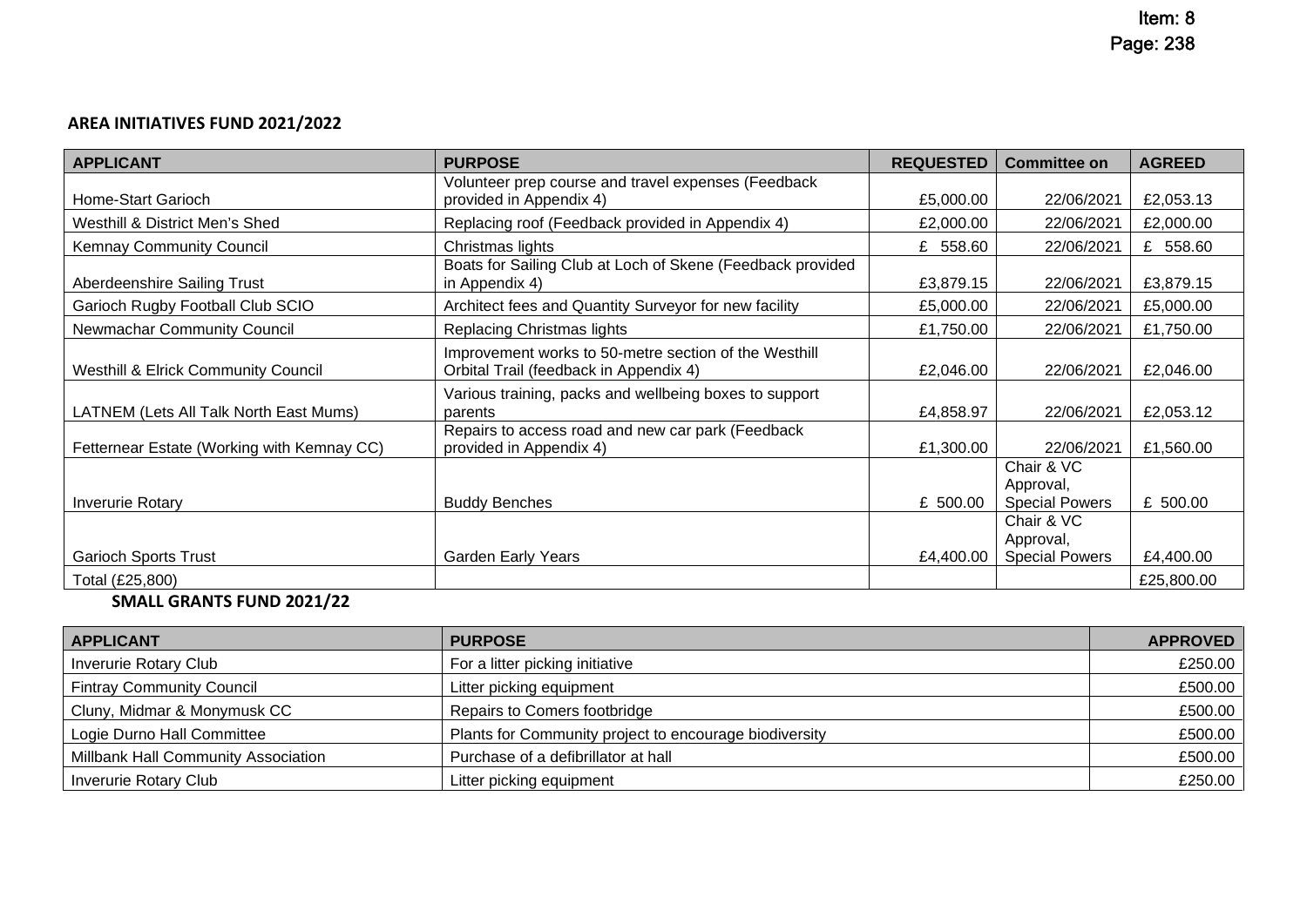| Port Elphinstone Community House (PECH)       | New Freezer (this amount has not been claimed within the required period) | £139.99  |
|-----------------------------------------------|---------------------------------------------------------------------------|----------|
| Echt & Skene Community Council                | Litter picking equipment                                                  | £200.00  |
| Uryside Riverside Park                        | Trees                                                                     | £321.18  |
| BID                                           | Draughts Championship                                                     | £500.00  |
| Inverurie C.C. - Evolving Inverurie SCIO      | Promoting & Marketing                                                     | £500.00  |
| <b>Inverurie Rotary Club</b>                  | Buddy Benches (Chair & VC Approval, Special Powers)                       | £933.00  |
| Total (£5,095 (£95 transferred from Strategic |                                                                           |          |
| Budget))                                      |                                                                           | £5094.17 |

## **STRATEGIC FUND 2021/22**

| <b>APPLICANT</b>                          | <b>PURPOSE</b>                               | <b>AGREED</b> | Paid       | <b>Other Info</b>                   |
|-------------------------------------------|----------------------------------------------|---------------|------------|-------------------------------------|
| Garioch Area Manager and Principal Energy | Allocation for energy efficiency measures in |               |            |                                     |
| Management Engineer                       | community halls                              | £20,000.00    | £19,889.00 | £95 underspend transferred to SG    |
|                                           |                                              |               |            | Request to carry over £9,570        |
| Garioch Area Manager                      | <b>Community Action Plans</b>                | £10,000.00    | £430       | To be approved by SLT               |
|                                           |                                              |               |            | Request to carry over £20,000 to be |
| <b>Environmental Planner</b>              | Arnhall Moss Nature Reserve Path             | £20,000.00    | none       | approved by SLT                     |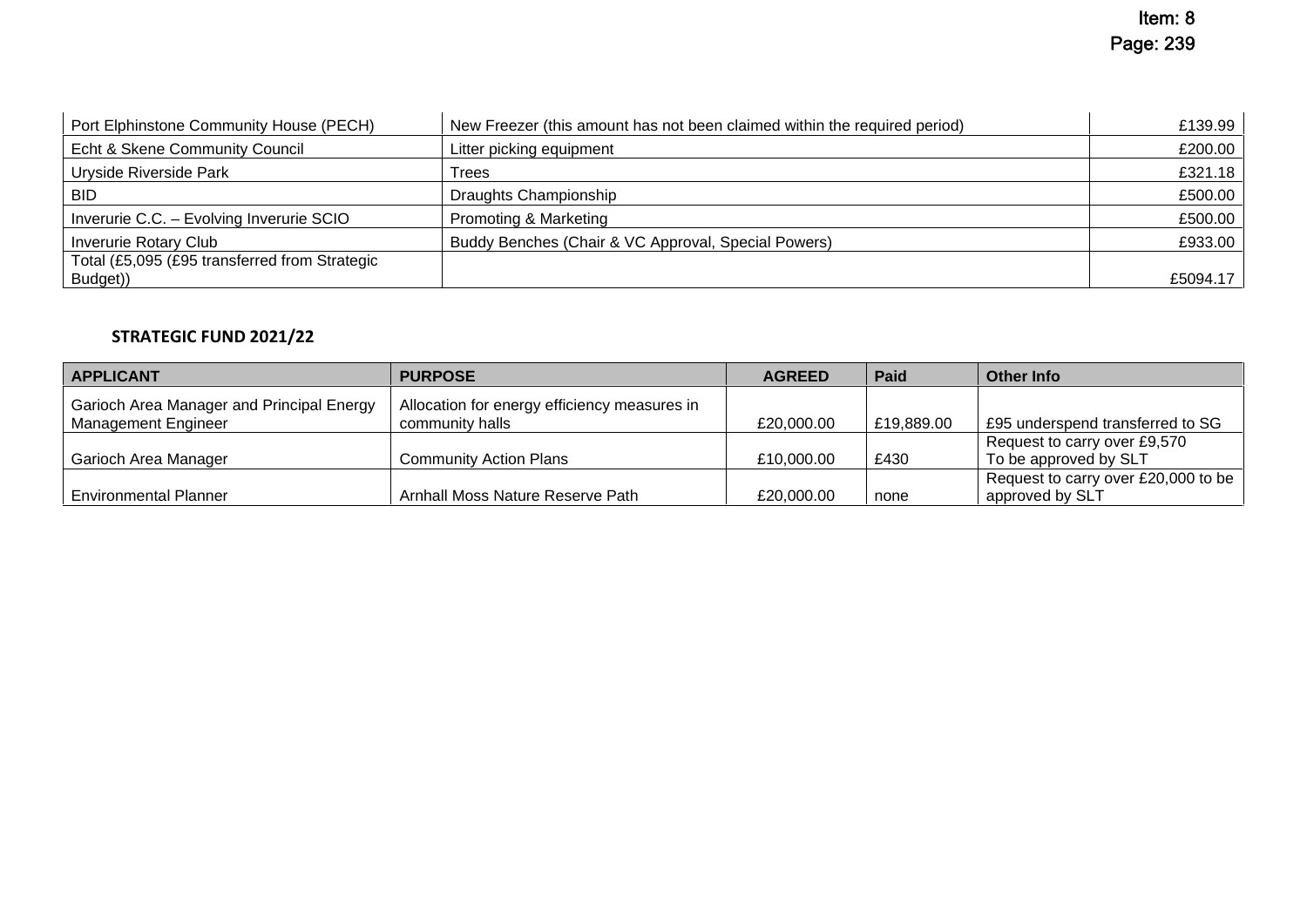| Organisation:                | <b>Aberdeenshire Sailing Trust</b>               |
|------------------------------|--------------------------------------------------|
| Project:                     | Sailing for children at Loch of Skene            |
| <b>Total Project Amount:</b> | £7758.30                                         |
| Amount requested:            | £3879.15                                         |
| Other funding:               | Our reserves and £750 from the Arnold Clark Fund |

Details and Outcomes:

We got our boats at the end of last season so they will first be sailed next week at Easter at Loch of Skene. So far this season we are expecting them to be sailed by children on Easter courses, an after school sailing group, some primary schools, and by a disability group.

Outcomes we normally see when children go sailing are an increase in confidence, an increase in problem solving abilities, better teamworking, an increase in determination & finally an increase in creativity.

Community Support:

We had free over winter storage from a supporter of Aberdeenshire Sailing Trust.

Maintenance Arrangements:

We will maintain these boats using our income so that they have a long and successful life.

| Organisation:                | Home-Start Garioch |  |
|------------------------------|--------------------|--|
| Project:                     | Volunteer expenses |  |
| <b>Total Project Amount:</b> | £7,644.00          |  |
| Amount requested:            | £2,053.13          |  |
| Other funding:               | £5,590.87          |  |
| <b>Details and Outcomes:</b> |                    |  |

We have supported 107 families, 404 people

83% of families reported improved mental health within their first review 96% of mums said they felt less isolated. (this can also be attributed to coming out of lockdown)

100% of mums were contacted and an initial visit arranged within 2 days of receiving a referral.

100% of families were offered an initial visit within 1 week of receiving a referral. 100% of families identified with their co-ordinator the best support to them. 100% of families were offered a review at 3 months to evaluate the support.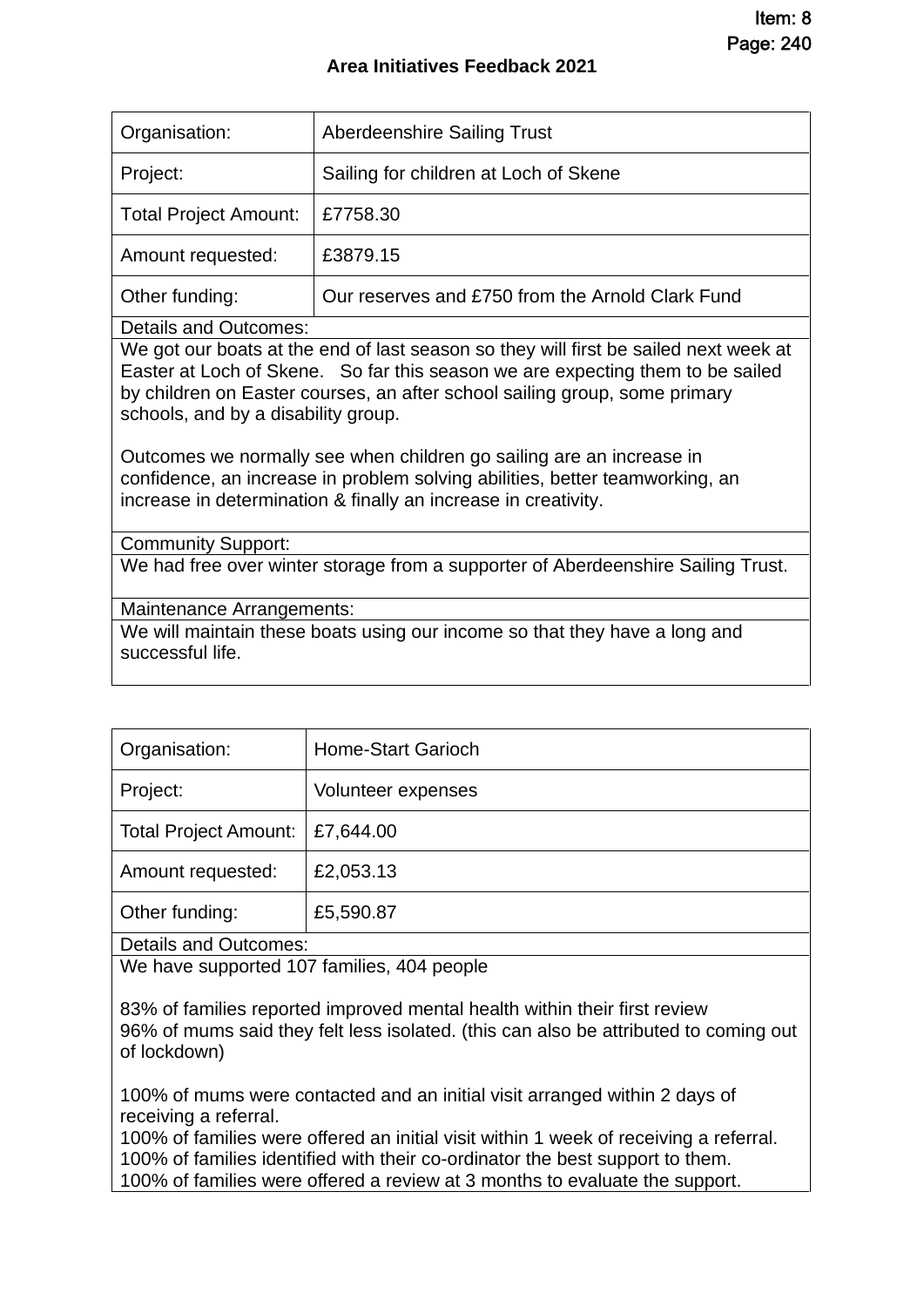#### Community Support:

Families have continued to review the support throughout and the service has adapted and evolved to meet the needs of the families using it. The walking groups established during the lockdown have ceased and we have returned fully to home visiting support as this is what the families needed. Groups have reopened so there was no requirement from us to provide social activities although volunteers have provided practical and or emotional support to attend them.

Maintenance Arrangements:

As the COVID guidelines have changed, so have we adapted and updated our procedures for working one to one with families. This will continue until all COVID restrictions have been lifted.

| Organisation:                                                                                               | Fetternear Estate visa the Kemnay Community Council                         |  |
|-------------------------------------------------------------------------------------------------------------|-----------------------------------------------------------------------------|--|
| Project:                                                                                                    | Repair to surface and drainage to a path on the<br><b>Fetternear Estate</b> |  |
| Total Project Amount:                                                                                       | £3,120                                                                      |  |
| Amount requested:                                                                                           | £1,560                                                                      |  |
| Other funding:                                                                                              | £1,560                                                                      |  |
| Details and Outcomes:                                                                                       |                                                                             |  |
| The work was carried out during December 2021.                                                              |                                                                             |  |
| <b>Community Support:</b>                                                                                   |                                                                             |  |
| The path is one of the Aberdeenshire Council Core paths and is used extensively<br>by walkers and ramblers. |                                                                             |  |
|                                                                                                             |                                                                             |  |
| Maintenance Arrangements:                                                                                   |                                                                             |  |
| Fallen trees and branches and any work to keep a clear access is carried out on                             |                                                                             |  |
| occurrence                                                                                                  |                                                                             |  |

| Organisation:                | Westhill & District Men's Shed                                 |
|------------------------------|----------------------------------------------------------------|
| Project:                     | Re-roofing                                                     |
| <b>Total Project Amount:</b> | £36,000                                                        |
| Amount requested:            | £2,000                                                         |
| Other funding:               | Nat Lottery £10,000, Robertson £5,500, our reserves<br>£20,000 |
| <b>Details and Outcomes:</b> |                                                                |